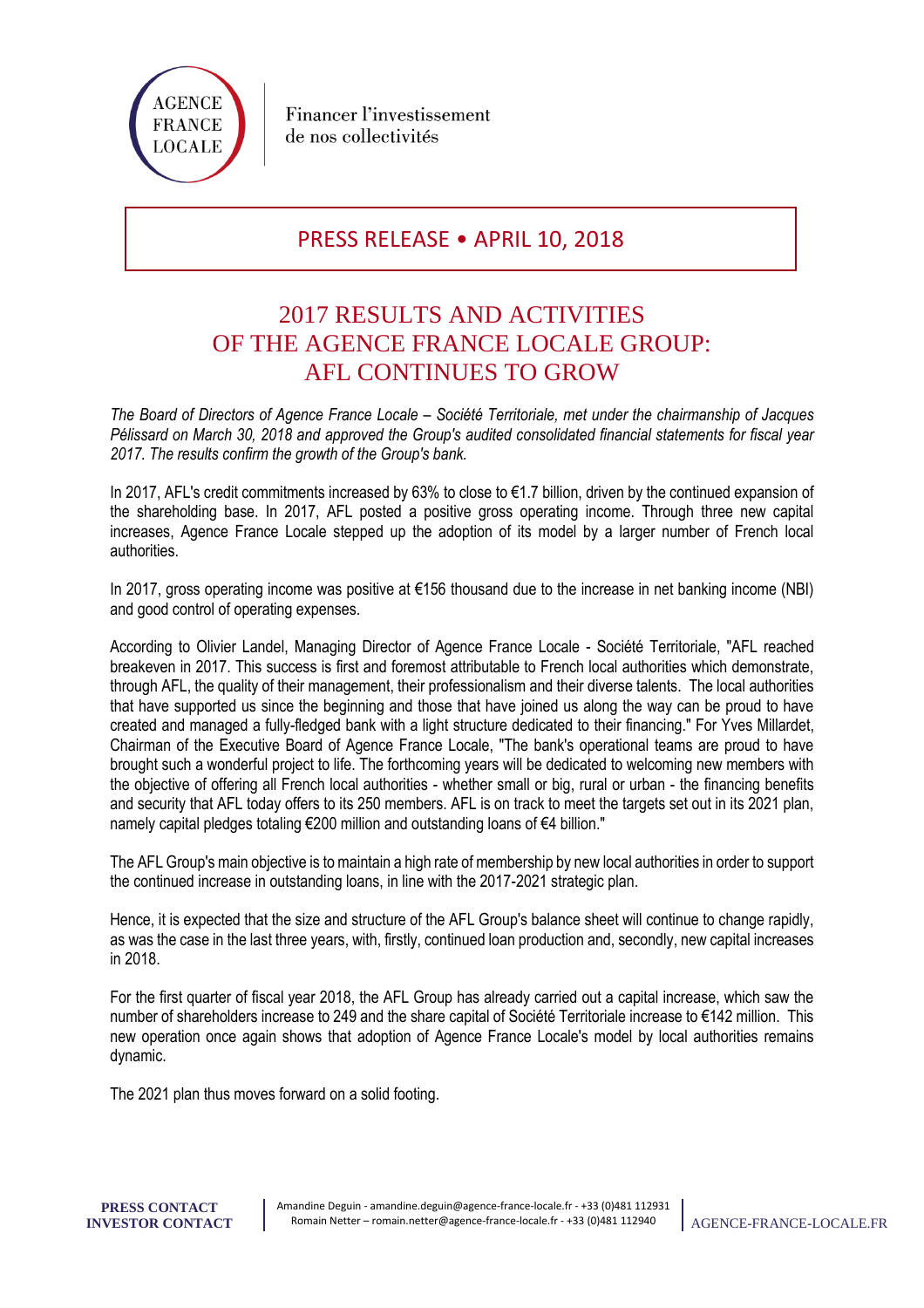

## **The loan portfolio reached close to €1.7 billion at December 31, 2017**

- New credit commitments with member local authorities for the year 2017 stood at  $\epsilon$ 722.5 million compared with €545.5 million for fiscal year 2016.
- Total credit commitments made since the AFL Group started its operations stood at €1,669.6 million.
- The launch at the end of 2016 of loans with progressive cash outflows and cash loans has met with growing success.
- A strong momentum was created, particularly with large local authorities.

#### **Through three new capital increases, Agence France Locale stepped up the adoption of its model by a larger number of French local authorities**

- Member shareholders of the AFL Group represent 15% of the total stock of outstanding debt of French local authorities.
- Capital increases in 2017 resulted in membership by 50 new shareholders for a total of 223 local authorities and a total capital commitment of €143 million<sup>1</sup> for a Group paid-up capital of €138.5 million.
- The new members represent all types of local authorities.

#### **In 2017, gross operating income was positive at €156 thousand due to the increase in NBI and good control of operating expenses.**

- NBI increased by €10.7 million driven by lending activities, refinancing on the markets with attractive terms and the results of the liquidity reserve management.
- Operating expenses remained stable at €9.1 million, excluding exceptional items.

#### **A robust balance sheet**

- Tier 1 Common Equity ratio: 24% on consolidated basis<sup>2</sup>
- Leverage ratio: 4.17% on consolidated basis
- Liquidity Coverage Ratio (LCR): 844.4%
- Net Stable Funding Ratio (NSFR): 188.8%

l

<sup>&</sup>lt;sup>1</sup> At the date of publication of this press release, following the Group's  $15<sup>th</sup>$  capital increase, which ended on February 14, 2018, capital pledged stands at €156.4 million and paid-up share capital at €142 million for a total of 249 member local authorities including the membership of 26 new local authorities.

<sup>2</sup> As regards prudential requirements, Agence France Locale is monitored for the use of equity capital on a consolidated basis.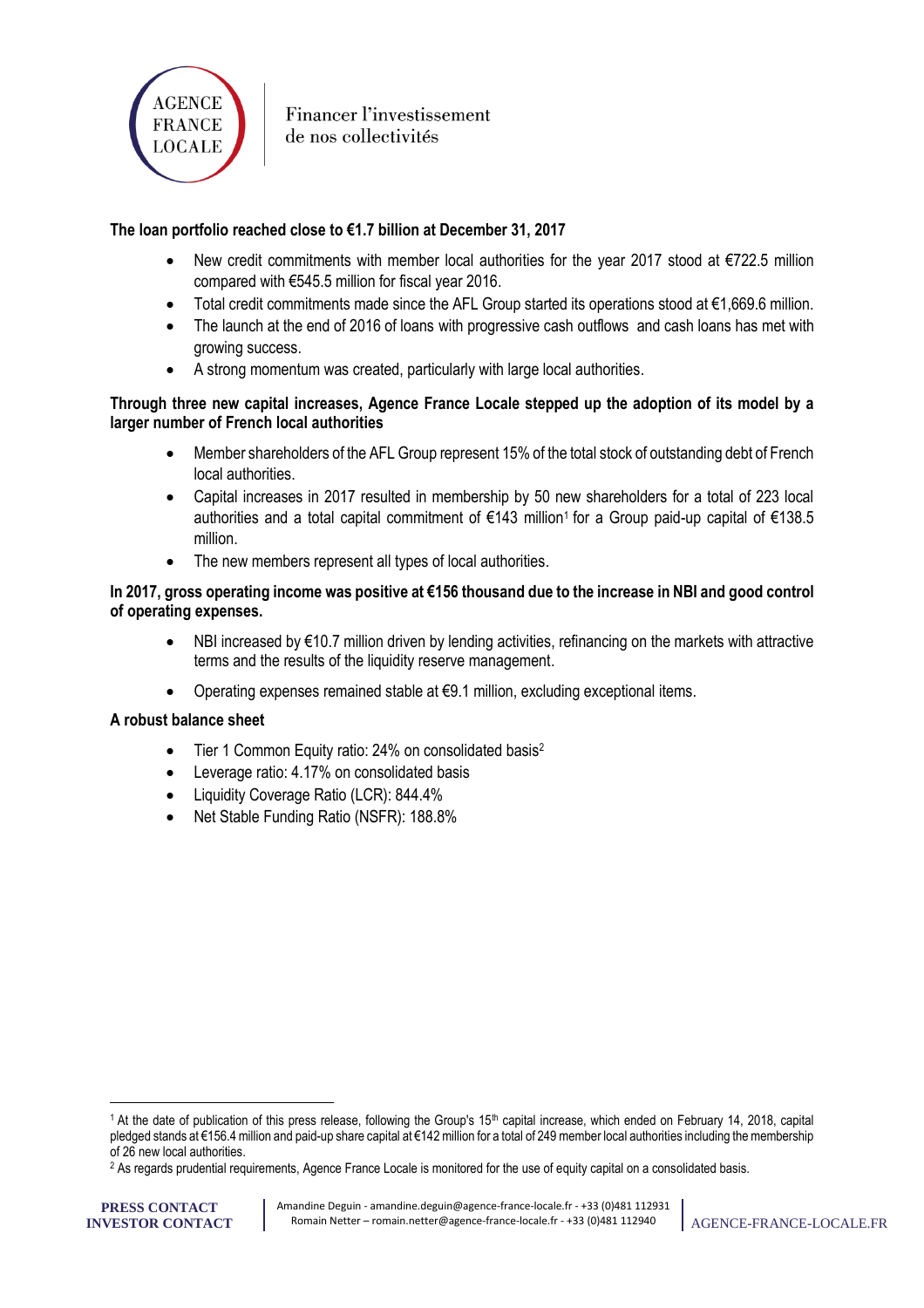

#### **2017 Highlights**

*Increase in membership*

The AFL Group closed its third year of activity on a successful note, with an increase in the number of local authority shareholders to 223 for a committed capital of €143 million and paid-up capital of €138.5 million<sup>3</sup>. The number of new members increased in all categories of local authorities.

| Figures in $\epsilon$ thousands           | <b>Number</b>  | <b>Committed</b><br>capital | Paid-up<br>capital | <b>Voting</b><br>powers |
|-------------------------------------------|----------------|-----------------------------|--------------------|-------------------------|
| Region                                    | 2              | 13,239                      | 13,239             | 9.32%                   |
| <b>Department</b>                         |                | 15,796                      | 15,760             | 11.10%                  |
| <b>Municipality</b>                       | 158            | 38,344                      | 36,179             | 25.48%                  |
| <b>EPCI (groupings of municipalities)</b> | 56             | 75,623                      | 73,322             | 51.64%                  |
| including Metropolis                      | 10             | 62,986                      | 61,322             | 43.19%                  |
| <b>Local Public Institutions</b>          | $\overline{4}$ | 2,537                       | 2,537              | 1.79%                   |
| Urban communities                         | 5              | 4.136                       | 3,874              | 2.73%                   |
| Suburban communities                      | 14             | 4.927                       | 4,638              | 3.27%                   |
| <b>Municipality communities</b>           | 23             | 1.037                       | 950                | 0.67%                   |
| <b>TOTAL</b>                              | 223            | 143,002                     | 138,500            | 100%                    |

#### At December 31, 2017

#### *Product portfolio and lending activities*

In fiscal year 2017, AFL, the specialised credit institution, owned by Agence France Locale - Société Territoriale, stepped up the deployment of its long-term loans with progressive cash outflows as well as cash loans. The number of loans signed stood at 160, of which 23 for long-term loans with progressive cash outflows and 18 for cash loans.

Credit commitments made during fiscal year 2017 totaled €722 million for total outstanding loans signed of €1,669.6 million compared with €1,026.0 million at December 31, 2016, which represents a 63% increase in the AFL Group's commitments.

The resulting outstanding loans at December 31, 2017, in accordance with IFRS, was €1,430.8 million of loans made available and €238.8 million of financing commitments.

#### *Market activities*

AFL carried out a number of funding operations on the bond market during fiscal year 2017 and started the issue of euro commercial paper on the money market.

The bond issues were made up of:

- a €250 million tap in January 2017 of the 2023 Eurobond series of €500 million;
- a 2-year private placement of US\$100 million;
- a new benchmark 7-year fixed-rate euro-denominated issue of €500 million in May 2017; and

**PRESS CONTACT INVESTOR CONTACT**

 $\overline{a}$ 

<sup>&</sup>lt;sup>3</sup> At the date of publication of this press release and following the AFL Group's 15<sup>th</sup> capital increase, which ended on February 14, 2018, capital pledged stands at €156.4 million and paid-up share capital at €142 million for a total of 249 member local authorities including the membership of 26 new local authorities.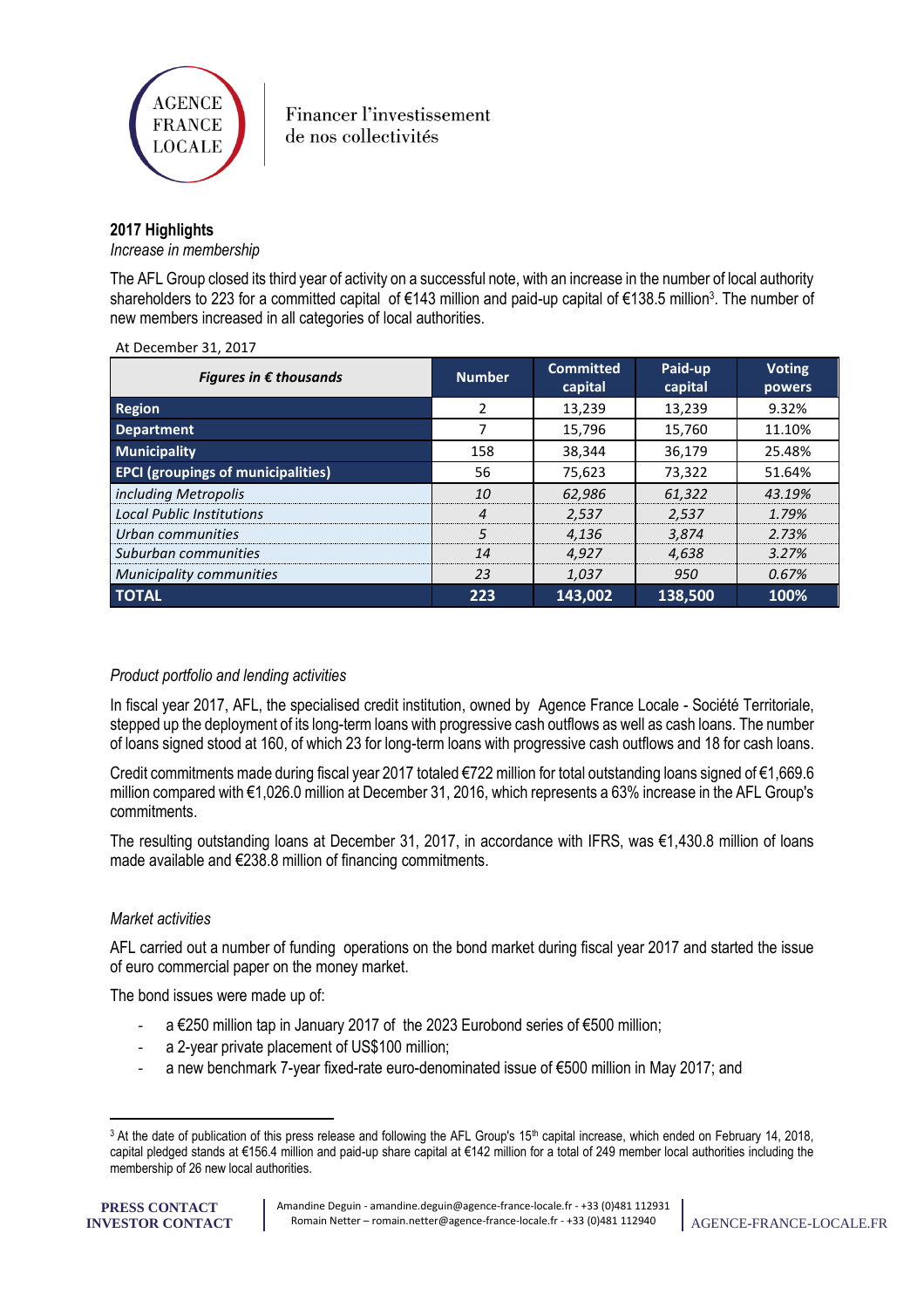

- a tap to this issue of €250 million in November 2017.

These issues reinforced AFL's creditworthiness on capital markets and aligned the size of the three benchmark issues at €750 million each, thus increasing the liquidity of the notes.

These issues also allowed AFL to raise funds from a large number of investors and with very good terms, thus ensuring the continued competitiveness of the financing offer to member local authorities.

The ECP program drawdowns mainly in US dollars, offer AFL the opportunity to diversity its funds, with very attractive terms after exchange rate hedging.

#### **Significant events since the balance sheet date**

At the balance sheet date, the AFL Group had carried out a capital increase which ended on February 14, 2018, with €13.4 million of additional committed capital for a total of €156.4 million and paid-up capital of €142 million. This new operation once again shows that adoption of Agence France Locale's model by local authorities remains dynamic.

AFL carried out, for the first time and with very good terms, 10-year and 15-year bond issues for €25 million and €100 million respectively, in the form of private placements.

#### **The Group's results** (**in accordance with IFRS standards)**

At December 31, 2017, the NBI generated by the business reached €10,722 thousand compared with €9,254 thousand at December 31, 2016. It mainly corresponds to an interest margin of €6,552 thousand which increased sharply compared to €4,705 thousand recorded in the previous year, and net capital gains on investment securities disposals of €4,494 thousand and a negative revaluation of hedging relationships of -€303 thousand.

The interest margin of €6,552 thousand originates from the three following items:

- firstly, income related to the loan portfolio at €6,310 thousand, once restated for their hedges, which increased significantly compared with income of €4,747 thousand at December 31, 2016;
- secondly, income related to the management of the liquidity reserve, negative of -€2,696 thousand, due to interest rates deeply anchored in negative territory; and
- lastly, the debt interest charge, which for the reasons specified previously, represents a source of income standing at €3,132 thousand, once the income from its hedging is taken into account.

Capital gains on available for sales securities, for €4,051 thousand, relate to the management of the liquidity reserve portfolio over the period. These sales led concurrently to the cancellation of interest rate hedges for €443 thousand generating net overall capital gains of €4,494 thousand for the period.

At December 31, 2017, general operating expenses represented €8,653 thousand against €9,503 thousand at December 31, 2016. Personnel expenses accounted for €4,835 thousand of this figure, up compared with those of the previous year, which stood at €4,384 thousand. General operating expenses also include administrative expenses, which were down to €3,817 thousand compared with €5,119 thousand at December 31, 2016, after transfer of expenses to fixed assets. Once restated for a provision for risks and charges of €488 thousand which was recognized in 2016 and reversed in fiscal year 2017, administrative expenses declined compared with the previous year. This decline is mainly due to the reduction in fees for information systems and lesser recourse to external service providers.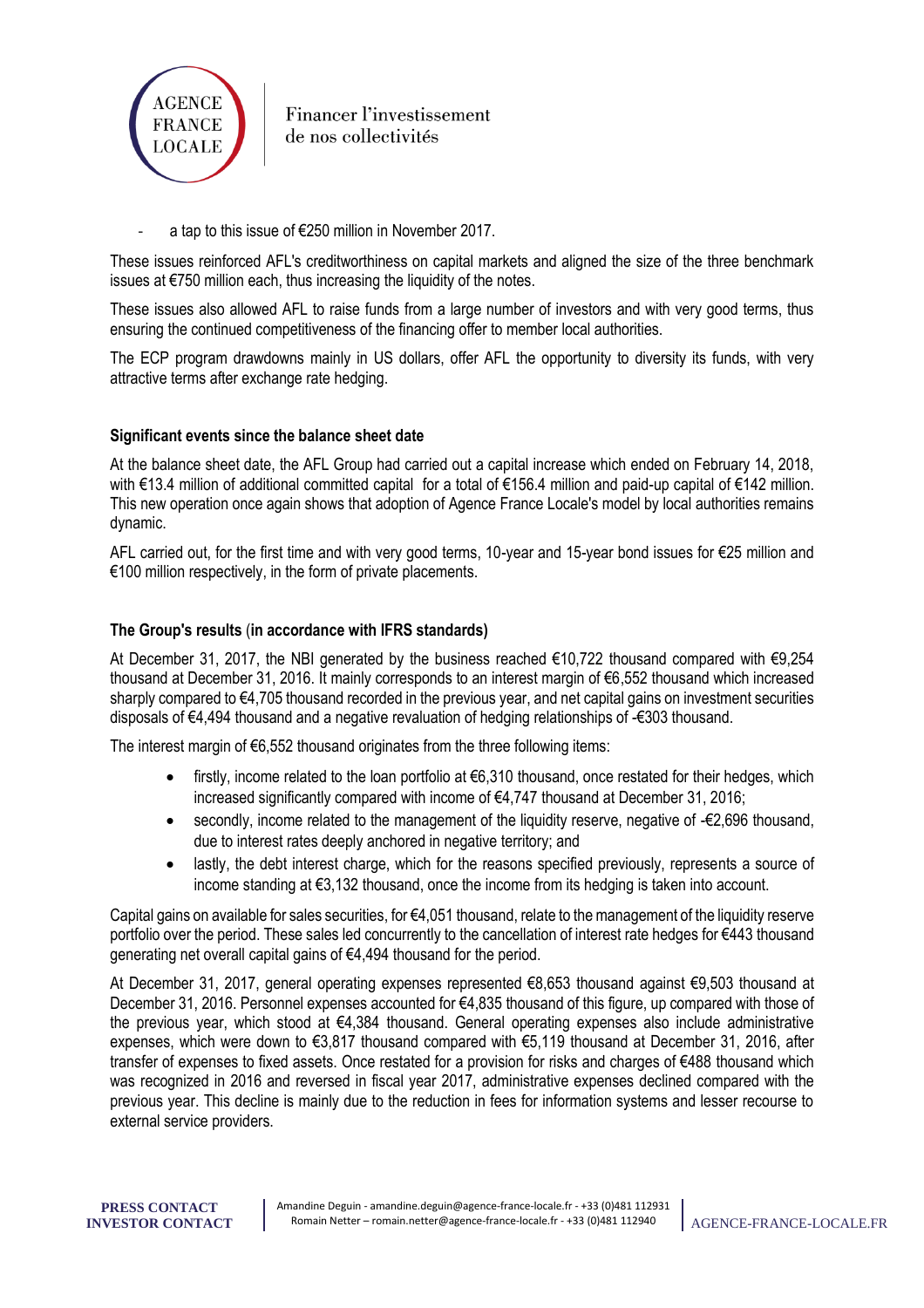

After depreciation, amortization and provisions, amounting to €914 thousand compared with €1,855 thousand at December 31, 2016, operating income came into positive territory for the first time, and on an annual basis, at  $\epsilon$ 156 thousand at the year-end compared with -€2,105 thousand for the previous year.

The changes brought about by the 2018 Finance Act to the corporate tax rate and the application of the liability method led to the recognition of a deferred tax liability of €577 thousand, thus reducing prior tax losses activated and amounting to €5,052 thousand at December 31, 2017 compared with €5,796 thousand at December 31, 2016. Tax losses recognized over the period did not give rise to the activation of any deferred tax assets.

The fiscal year 2017 closed with a negative net income of -€423 thousand compared with -€3,352 thousand for the previous year.

#### **AFL rating**

At December 31, 2017, AFL's credit ratings were as follows:

|                    | Moody's          |
|--------------------|------------------|
| Long-term ratings  | Aa3              |
| Outlook            | Stable           |
| Short-term ratings | P-1              |
| Updated on         | November 8, 2017 |

#### **Balance sheet and financial structure of the Agence France Locale Group**

The AFL Group has a sound financial structure: prudential equity capital increased by  $\epsilon$ 23.5 million to  $\epsilon$ 114.1 million compared with €90.7 million at December 31, 2016. The risk-weighted assets, which reflect the quality of the AFL Group's assets, stood at €475.9 million, broken down as follows:

- Credit risk: €459.4 million;
- Operational risk: €12.9 million;
- CVA risk: €4.3 million.

As a result, the Basel III solvency ratio based on the standardized method (Common Equity Tier 1) reached 24% on a consolidated basis. With regard to the prudential equity capital requirements set at 9.281% and the internal limit of 12.5%, the Group thus has a comfortable margin to continue with the rapid expansion of its lending activities while maintaining a robust financial structure.

According to the AFL Group, the impact of the first-time application of IFRS 9 on the CET1 ratio is not considered to be significant at January 1, the effective date of the standard.

The leverage ratio stood at 4.17%

In addition to this significant capitalization level, the liquidity position is very comfortable, reflecting the AFL Group's good resilience to a liquidity shock, as shown by the high LCR and NSFR ratios which, on December 31, 2017, stood at 844% and 189%.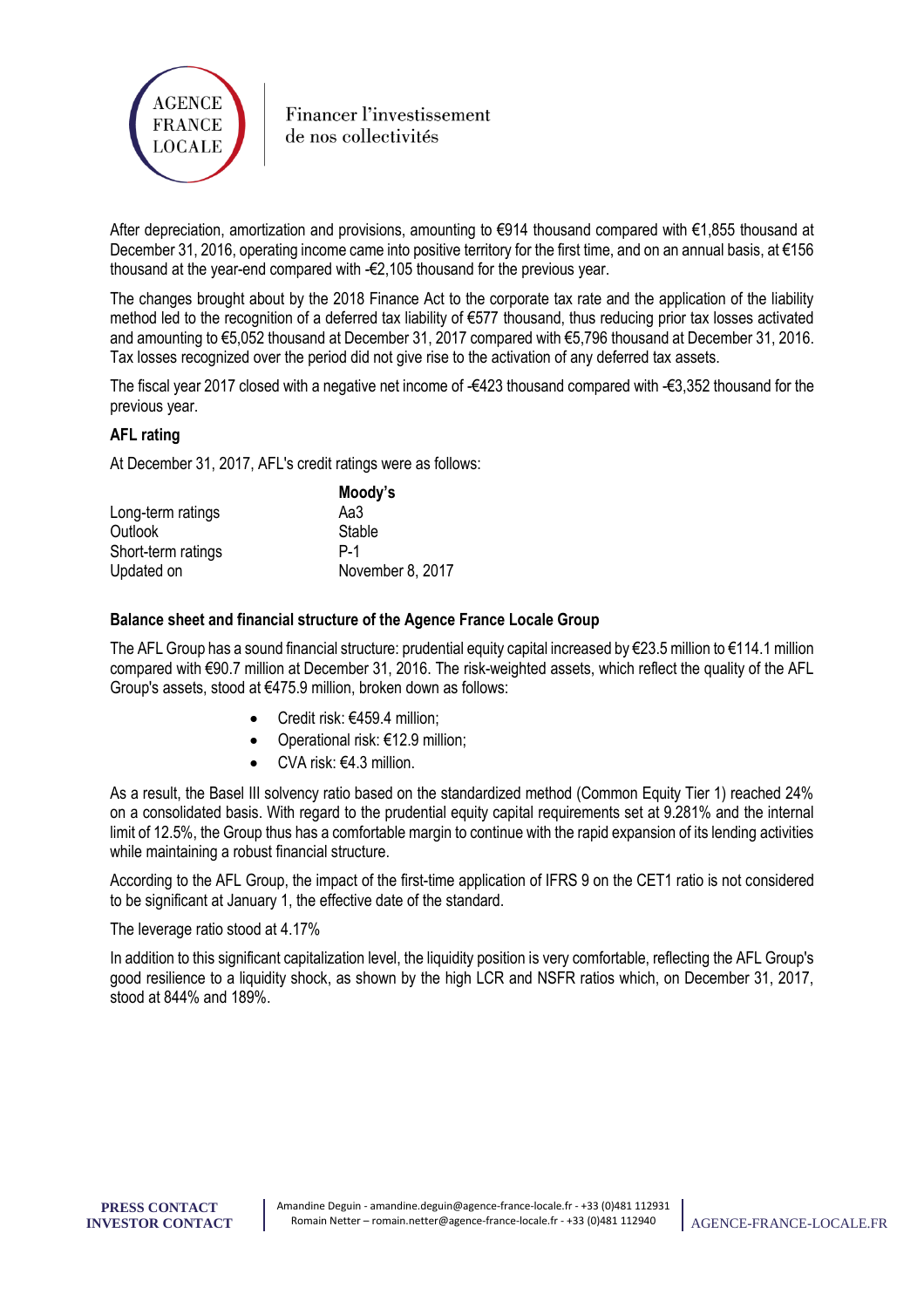

## **The outlook for the Agence France Locale Group**

The AFL Group's main objective is to maintain a high rate of membership by new local authorities in order to support the continued increase in outstanding loans, in line with the 2017-2021 strategic plan.

Hence, it is expected that the size and structure of the AFL Group's balance sheet will continue to change rapidly, as was the case in the last three years, with, firstly, continued loan production and, secondly, new capital increases in 2018.

#### **2017 consolidated income statement (€ millions)**

| $(\epsilon$ thousands)                                                              | <b>Notes</b> | 12/31/2017 | 12/31/2016 |
|-------------------------------------------------------------------------------------|--------------|------------|------------|
| Interest and similar income                                                         | 12           | 38,342     | 19,625     |
| Interest and similar expenses                                                       | 12           | (31, 789)  | (14,920)   |
| Commissions (income)                                                                | 13           | 73         |            |
| Commissions (expense)                                                               | 13           | (95)       | (61)       |
| Net gains (losses) on financial instruments at fair value<br>through profit or loss | 14           | 141        | (1, 177)   |
| Net gains (losses) on available-for-sale financial assets                           | 15           | 4,051      | 5,786      |
| Income on other activities                                                          |              |            |            |
| Expenses on other activities                                                        |              |            |            |
| <b>NET BANKING INCOME</b>                                                           |              | 10,722     | 9,254      |
| General operating expenses                                                          | 16           | (8,653)    | (9, 503)   |
| Net depreciation, amortization and impairments of tangible<br>and intangible assets | 8            | (1, 914)   | (1, 855)   |
| <b>GROSS OPERATING INCOME</b>                                                       |              | 156        | (2, 105)   |
| Cost of risk                                                                        |              |            |            |
| <b>OPERATING INCOME</b>                                                             |              | 156        | (2, 105)   |
| Net gains and losses on other assets                                                |              |            |            |
| <b>PRE-TAX INCOME</b>                                                               |              | 156        | (2, 105)   |
| Income tax                                                                          | 6            | (579)      | (1, 247)   |
| <b>NET INCOME</b>                                                                   |              | (423)      | (3, 352)   |
| Non-controlling interests                                                           |              |            |            |
| <b>NET INCOME GROUP SHARE</b>                                                       |              | (423)      | (3, 352)   |
| Basic earnings per share (EUR)                                                      |              | (0.31)     | (2.89)     |
| Diluted earnings per share (EUR)                                                    |              | (0.31)     | (2.89)     |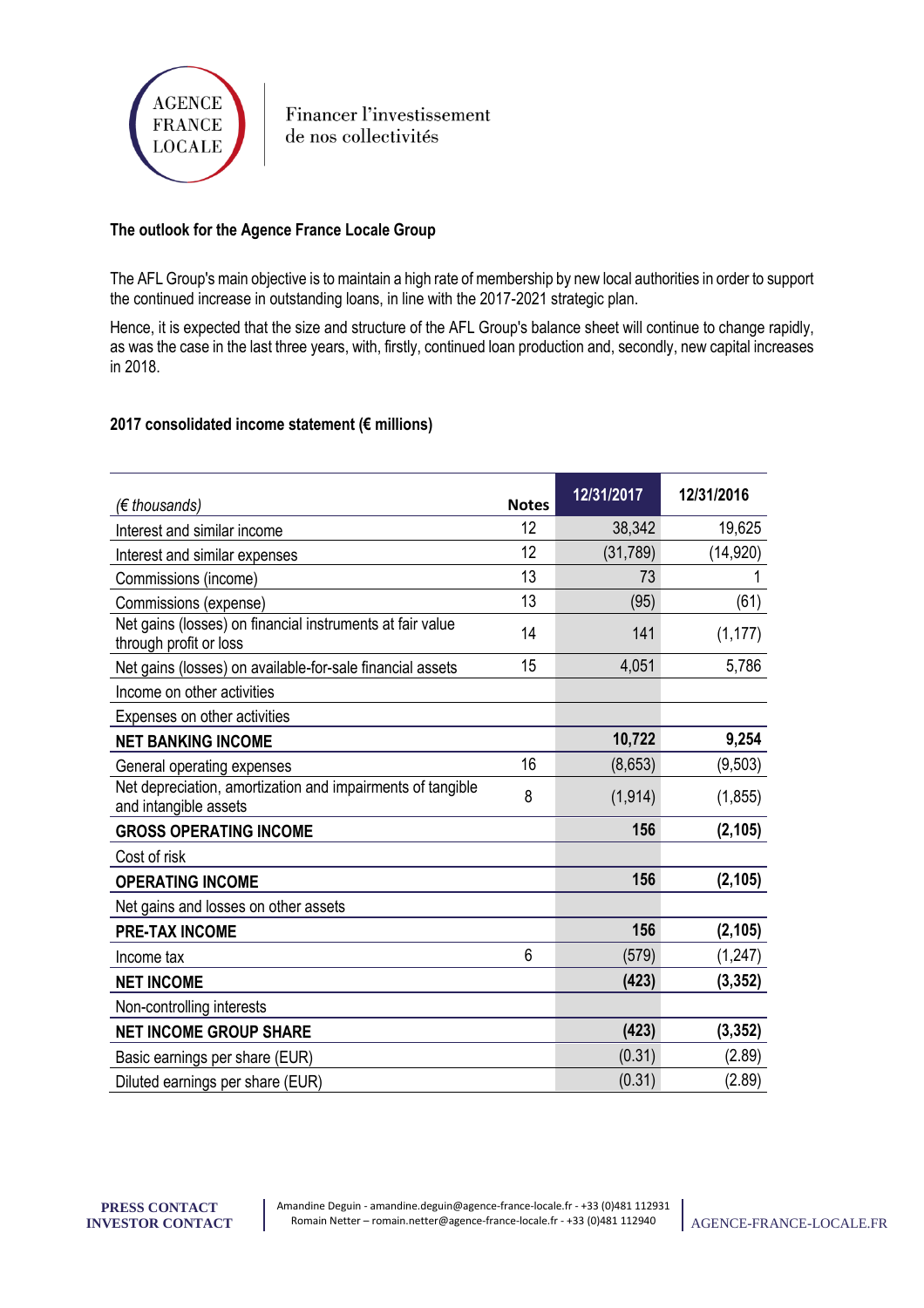

## **2017 Balance sheet**

## **Assets at December 31, 2017**

| $(\epsilon$ thousands)                                    | <b>Notes</b>   | 12/31/2017 | 12/31/2016 |
|-----------------------------------------------------------|----------------|------------|------------|
| Cash, central banks and note-issuing authorities          | 4              | 420,351    | 57,929     |
| Financial assets at fair value through profit or loss     |                | 13,711     | 6,505      |
| Hedging derivative instruments                            | $\overline{2}$ | 15,629     | 16,777     |
| Available-for-sale financial assets                       | 3              | 363,554    | 357,646    |
| Loans and receivables due from credit institutions        | 4              | 213,433    | 25,054     |
| Loans and advances to customers                           | 5              | 1,430,829  | 892,227    |
| Revaluation adjustment on interest rate hedged portfolios |                |            | 1,091      |
| Held-to-maturity financial assets                         |                |            |            |
| Current tax assets                                        |                | 25         |            |
| Deferred tax assets                                       | 6              | 5,330      | 5,909      |
| Accruals and other assets                                 |                | 68,657     | 21,312     |
| Intangible assets                                         | 8              | 4,689      | 6,004      |
| Property, plant and equipment                             | 8              | 471        | 550        |
| Goodwill                                                  |                |            |            |
| <b>TOTAL ASSETS</b>                                       |                | 2,536,678  | 1,391,003  |

## **Liabilities at December 31, 2017**

| $(\epsilon$ thousands)                                     | <b>Notes</b>   | 12/31/2017 | 12/31/2016 |
|------------------------------------------------------------|----------------|------------|------------|
| Central banks                                              |                | 368        |            |
| Financial liabilities at fair value through profit or loss |                | 14,267     | 6,504      |
| Hedging derivative instruments                             | $\overline{2}$ | 61,841     | 20,448     |
| Due to credit institutions                                 |                |            |            |
| Due to customers                                           |                |            |            |
| Debt securities                                            | 9              | 2,335,802  | 1,259,073  |
| Revaluation adjustment on interest rate hedged portfolios  |                | 963        |            |
| <b>Current tax liabilities</b>                             |                |            |            |
| Deferred tax liabilities                                   | 6              | 278        | 113        |
| Accruals and other liabilities                             | 10             | 2,172      | 5,841      |
| Provisions                                                 | 11             | 19         | 506        |
| <b>Equity</b>                                              |                | 120,968    | 98,518     |
| Equity, Group share                                        |                | 120,968    | 98,517     |
| Share capital and reserves                                 |                | 138,500    | 115,891    |
| <b>Consolidated reserves</b>                               |                | (17, 665)  | (14, 314)  |
| Revaluation reserve                                        |                |            |            |
| Gains and losses recognized directly in equity             |                | 557        | 291        |
| Profit (loss) for the period                               |                | (423)      | (3,352)    |
| <b>Non-controlling interests</b>                           |                |            |            |
| <b>TOTAL LIABILITIES</b>                                   |                | 2,536,678  | 1,391,003  |

Amandine Deguin - amandine.deguin@agence-france-locale.fr - +33 (0)481 112931 Romain Netter – romain.netter@agence-france-locale.fr - +33 (0)481 112940 AGENCE-FRANCE-LOCALE.FR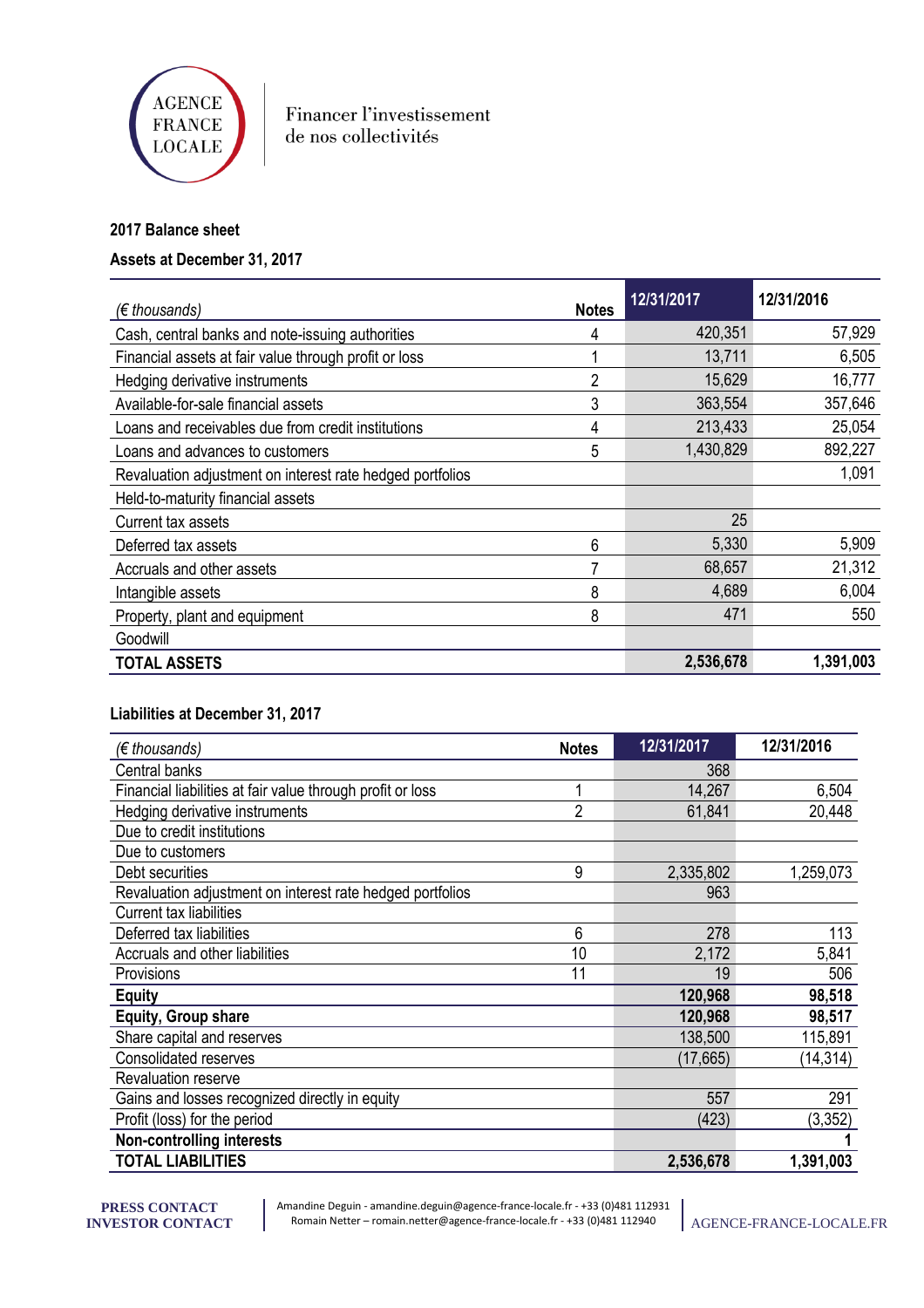

## **Breakdown of RWA at December 31, 2017**

| Breakdown of weighted exposures                                                                    | Agence France Locale -ST<br><b>Consolidated - IFRS</b> |
|----------------------------------------------------------------------------------------------------|--------------------------------------------------------|
| Weighted exposures for credit, counterparty and dilution risk and free<br>delivery exposures       | 458,816,283                                            |
| Standardized Approach (SA)                                                                         | 458,816,283                                            |
| Categories of risk exposure under the Standardized Approach, excluding<br>securitization positions | 458,816,283                                            |
| Central governments or central banks                                                               |                                                        |
| Regional or local governments                                                                      | 333,654,283                                            |
| Public sector entities                                                                             |                                                        |
| Multilateral development banks                                                                     |                                                        |
| International organizations                                                                        |                                                        |
| Institutions                                                                                       | 124,687,876                                            |
| Exposures at default                                                                               |                                                        |
| Secured bonds                                                                                      |                                                        |
| Receivables due from institutions and companies subject to a short-term credit<br>valuation        |                                                        |
| Other items                                                                                        | 474,123                                                |
| SA securitization positions                                                                        |                                                        |
| Total amount of exposure to DVP risk                                                               |                                                        |
| Total amount of exposure to position, foreign exchange and commodity risk                          |                                                        |
| Total amount of exposure to operational risk                                                       | 12,739,821                                             |
| Basic Indicator Approach (BIA) of operational risk                                                 | 12,739,821                                             |
| Total amount of exposure to credit valuation adjustment risk                                       | 4,315,459                                              |
| Standardized Method                                                                                | 4,315,459                                              |
| Total amount of exposure to major risks contained in the trading book                              |                                                        |
| Amount of exposure to other risks                                                                  |                                                        |
| <b>Total amount of risk exposure</b>                                                               | 475,871,563                                            |
| <b>CET1</b> ratio                                                                                  | 24.00%                                                 |
| T1 equity ratio                                                                                    | 24.00%                                                 |
| Total equity capital ratio                                                                         | 24.00%                                                 |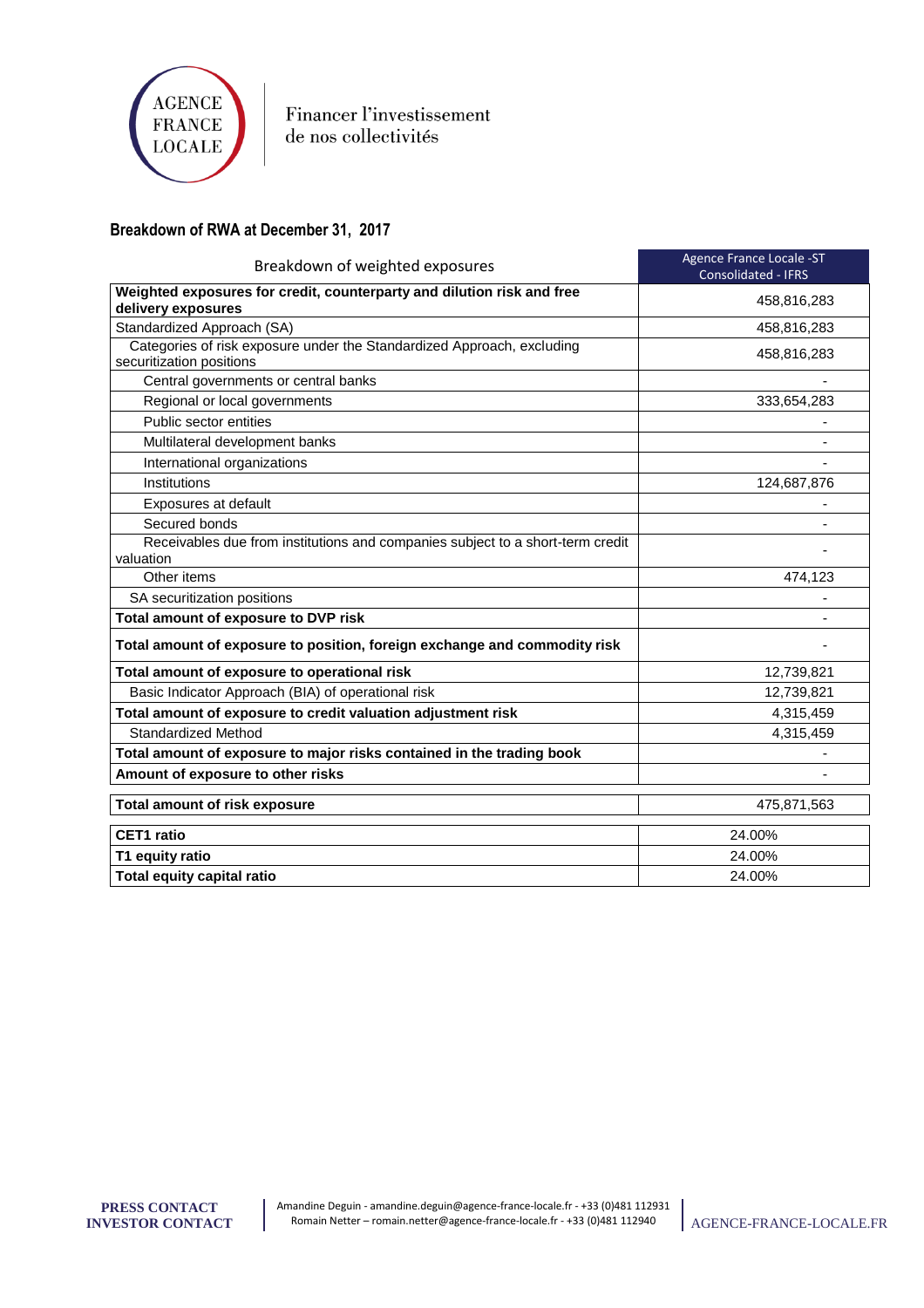

## **Leverage ratio at December 31, 2017**

| Agence France Locale -ST<br>Breakdown of the measurement of exposure in respect of Leverage $(\epsilon)$<br><b>Consolidated - IFRS</b>                      |                          |       |
|-------------------------------------------------------------------------------------------------------------------------------------------------------------|--------------------------|-------|
| Secured bonds                                                                                                                                               |                          |       |
| Exposures deemed sovereign                                                                                                                                  | 676,484,471              | 25%   |
| Central governments or central banks                                                                                                                        | 571,300,980              | 21%   |
| Regional governments and local authorities deemed sovereign borrowers                                                                                       | 72,972,515               | 3%    |
| Multilateral development banks and international organizations deemed sovereign<br>borrowers                                                                | 32,210,976               | 1%    |
| Public sector entities deemed sovereign borrowers                                                                                                           | $\overline{\phantom{a}}$ | 0%    |
| Exposures to regional governments, multilateral development banks, international<br>organizations and public sector entities NOT deemed sovereign borrowers | 1,668,271,416            | 61%   |
| Regional governments and local authorities NOT deemed sovereign borrowers                                                                                   | 1,668,271,416            | 61%   |
| of which: items on balance-sheet                                                                                                                            | 1,429,488,069            | 52%   |
| of which: items not on balance-sheet                                                                                                                        | 238,783,347              | 9%    |
| Multilateral development banks NOT deemed sovereign borrowers                                                                                               | $\blacksquare$           | 0%    |
| Public sector entities NOT deemed sovereign borrowers                                                                                                       |                          | 0%    |
| Institutions                                                                                                                                                | 295,716,487              | 11%   |
| Derivatives: Market value                                                                                                                                   | 53,827,305               | 2%    |
| Derivatives: Increase for valuation method at market price                                                                                                  | 70,999,330               | 3%    |
| Exposures at default                                                                                                                                        |                          |       |
| Other exposures (e.g. equity capital and assets not corresponding to loan obligations),<br>of which                                                         | 473,063                  | 0%    |
| Securitization exposures                                                                                                                                    |                          |       |
| Assets deducted from Tier 1 equity capital - in transitional period                                                                                         | 24,825,358               | $-1%$ |
| Total amount of the measurement of exposure in respect of Leverage (€)                                                                                      | 2,740,946,715            | 100%  |
| Total amount of equity capital requirements $(\epsilon)$                                                                                                    | 82,228,401               | 100%  |
| Prudential equity capital at 12/31/2017 (€)                                                                                                                 | 114,231,525              | 139%  |
| Leverage ratio                                                                                                                                              | 4.17%                    |       |